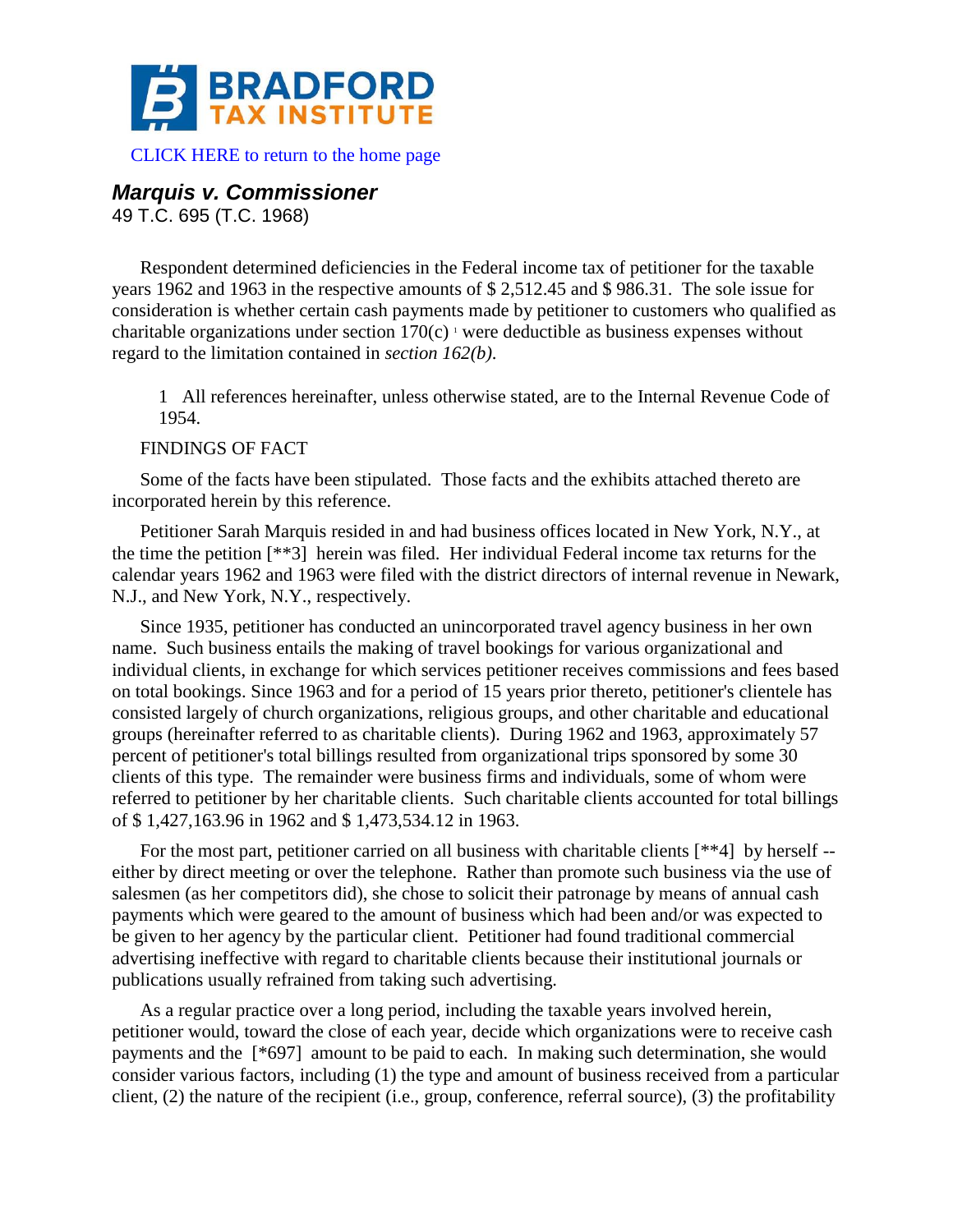of the business received, and (4) the prospects for continued patronage by the receipient. Checks drawn on petitioner's business account would be sent to each recipient, [\*\*5] usually with an enclosed message to the effect such payments were "in lieu of a salesman's visit" and that petitioner appreciated the particular customer's patronage. <sup>2</sup>

2 All such checks were issued only in December of each year.

Petitioner had reason to believe that some of her charitable clients would have ceased doing business with her if she had not continued to make such payments. On the other hand, petitioner occasionally lost some or all of the business of organizations to which she made payments. If she felt that there was still a chance of regaining such business, she would continue -- at least for a while -- making the payments. Once a particular client actually switched over to a competing travel agent, however, payments would stop. Organizations which did only a very small amount of business with petitioner typically received no payments.

With one minor exception, where petitioner's client was the national organization with which her local church was affiliated, charitable clients included religious [\*\*6] organizations of denominations different than her own. Aside from the business relationship, petitioner did not involve herself in the activities of her charitable clients.

During 1962, petitioner made cash disbursements totaling \$ 7,570 to 31 of her charitable clients. During 1963, petitioner made similar disbursements totaling \$ 7,360 to 29 of such clients. On her individual income tax returns for 1962 and 1963, petitioner claimed Schedule C deductions for "Promotion" in the amounts of \$ 7,570 and \$ 7,360, respectively. Respondent disallowed the claimed promotion deductions in their entirety for both years, but did allow portions of such expenses as charitable contributions -- in the amounts of \$ 2,281.61 and \$ 5,734.04, respectively.

Separate and apart from such payments, petitioner made contributions to her own church and other charitable organizations (i.e., other than her charitable clients) in the respective amounts of  $$11,207$  and  $$11,245$  for 1962 and 1963. <sup>3</sup> Such contributions were made from her personal bank account and were reported as itemized individual [\*698] deductions on petitioner's income tax returns for the years involved.

3 In both 1962 and 1963, petitioner contributed \$ 10,000 to Coe College, her alma mater. Contributions to her Presbyterian Church in the amounts of \$ 1,052 and \$ 880 were also made in 1962 and 1963, respectively.

[\*\*7] Schedule C of petitioner's tax returns for 1962 and 1963 reflects the following information:

|                                | 1962         | 1963         |
|--------------------------------|--------------|--------------|
| Receipts                       | \$169,949.81 | \$184,932.90 |
| Business expenses <sup>1</sup> | 149,720.82   | 145,712.27   |
|                                |              |              |
| Net profit                     | 22,228.99    | 39,220.63    |

#### 1 Including the following items:

|                        | 1962       | 1963     |
|------------------------|------------|----------|
| Advertising            | \$1,578.45 | \$817.57 |
| Promotion              | 7,570.00   | 7,360.00 |
| <b>Promotion tours</b> | 2,615.27   | 1,588.22 |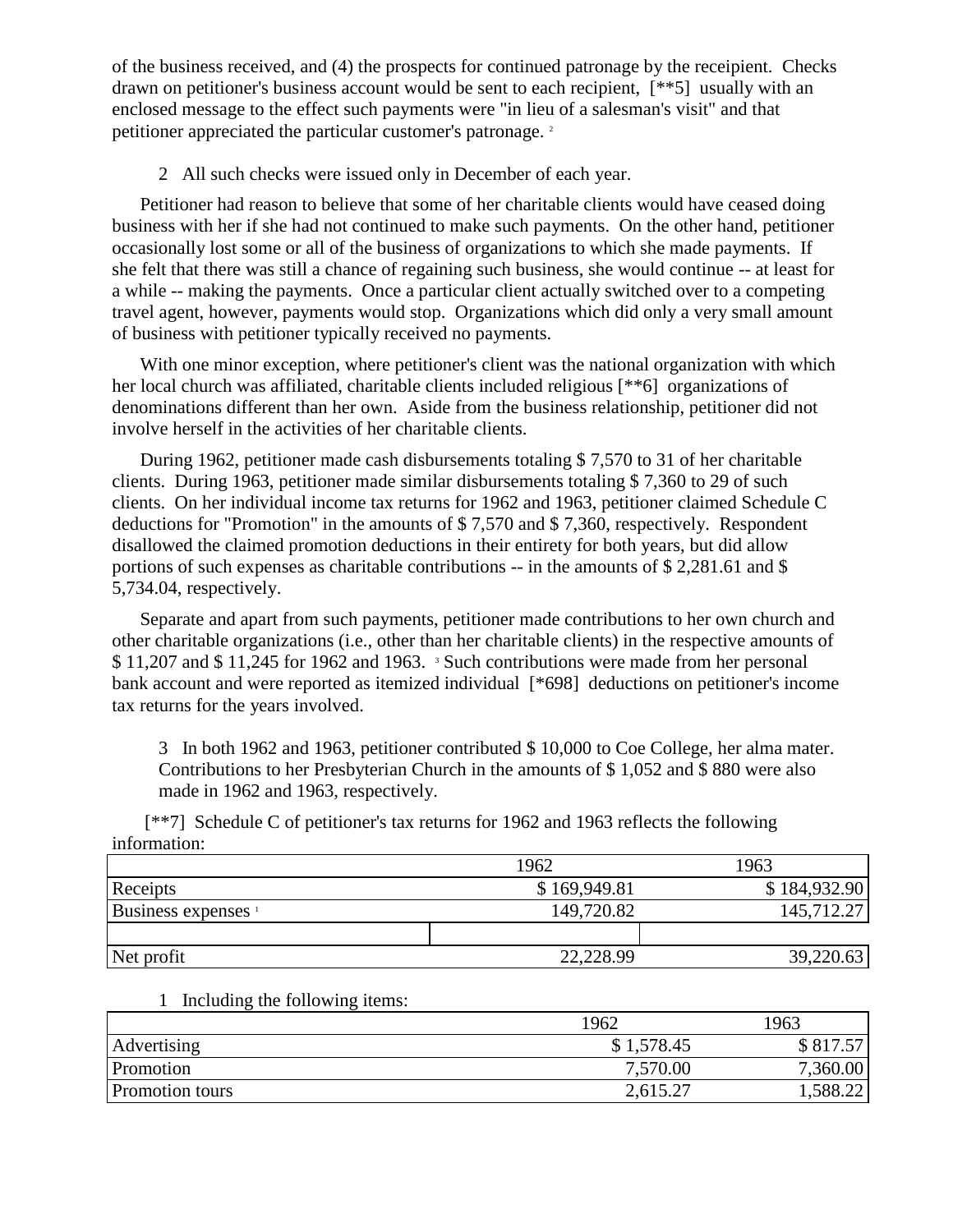|                                                          | 1962          | 1963 |
|----------------------------------------------------------|---------------|------|
| $\blacksquare$<br>clients<br><b>Ent</b><br>ΩŤ<br>aanment | 570.27<br>◡.∠ |      |

## **OPINION**

The decision in this case turns upon a determination as to the scope of the limitation contained in *section 162(b)*. <sup>4</sup> Petitioner contends that her cash payments to charitable clients were part and parcel of her travel agency business and therefore did not constitute contributions or gifts deductible only under section 170, with the result that the limitation does not apply. Respondent counters with the assertion that the legislative history of *section 162(b)* and its predecessor sections, his own regulations, and a prior decision of this Court in *Wm. T. Stover Co., 27 T.C. 434 (1956)*, require that, in order to escape such limitations, payment must be made in exchange for a binding obligation on the part of the recipient. [\*\*8] On all the facts and circumstances herein, we agree with the petitioner.

## 4 *SEC. 162*. TRADE OR BUSINESS EXPENSES.

(a) In General. -- There shall be allowed as a deduction all the ordinary and necessary expenses paid or incurred during the taxable year in carrying on any trade or business, including --

\* \* \* \*

(b) Charitable Contributions and Gifts Excepted. -- No deduction shall be allowed under subsection (a) for any contribution or gift which would be allowable as a deduction under section 170 were it not for the percentage limitations, the dollar limitations, or the requirements as to the time of payment, set forth in such section.

The genesis of *section 162(b)* is found in the area of contributions to charitable organizations by corporations. Prior to 1935, corporations were not permitted a deduction for charitable contributions as such. A deduction was allowed only if the test of an ordinary and necessary business expense was met. In this context, the courts evinced a lenient attitude in finding that the particular [\*\*9] contributions had a business significance, merely requiring proof of "a benefit flowing directly to the corporation as an incident to its business." See *Willcuts v. Minnesota Tribune Co., 103 F. 2d 947, 952 (C.A. 8, 1939)*, and cases therein cited. It was enough if the court was satisfied that the contribution would not have been made "but for" the existence of a business relationship.

[\*699] In 1935, the income tax law was amended to limit deductions for charitable contributions by corporations to 5 percent of taxable income; no change was made in the subdivision allowing deductions for business expenses, seemingly because Congress thought that the specific 5-percent provision would control. When it appeared that the law needed clarification in this regard, it was recommended that "no deduction shall be allowed to corporations \* \* \* [as a business expense] for any *contribution* \* \* \* with respect to which a deduction is allowed \* \* \* [as a charitable contribution]." (Emphasis supplied.) See Report of Subcommittee of Ways and Means Committee, 75th Cong., 3d Sess., p. 48 (Jan. 14, 1938), appearing in Seidman's Legislative History of Federal [\*\*10] Income Tax Laws, 1938-1961, pp. 10, 11. This recommendation of the subcommittee was adopted by the full committee at the time of the enactment of section 23(a)(2) of the Revenue Act of 1938 (ch. 289, 52 Stat. 447), with the following comment, heavily relied upon by respondent:

The limitations of section 23(a)(2) apply *only to payments which are contributions or gifts*. A deduction is not to be disallowed under section 23(a)(2) of the bill merely because the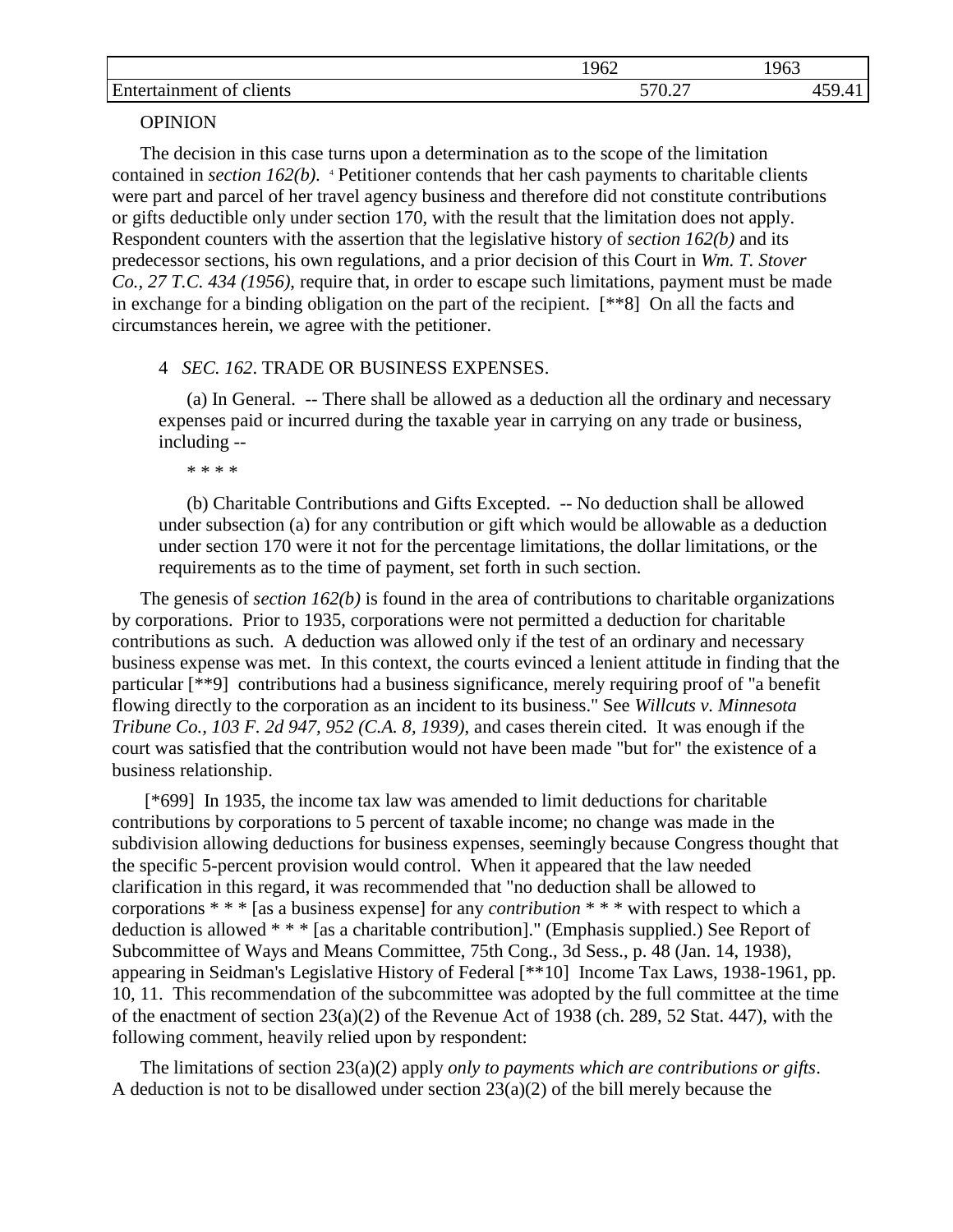recipient of amounts received from the corporation is a so-called charitable organization within the meaning of section 23(q), *as, for example*, in the case of a payment by a mining company to a local hospital *in consideration of an obligation assumed* by the hospital to provide hospital services and facilities for the employees of the company. [Emphasis supplied.]

See H. Rept. No. 1860, 75th Cong., 3d Sess., pp. 17-18 (1938), 1939-1 C.B. (Part 2) 740.

The provision of section  $23(a)(2)$ , which was codified the next year under the same section number in the International Revenue Code of 1939 and later designated section 23(a)(1)(B), is as follows:

(2) Corporate charitable contributions. -- [\*\*11] No deduction shall be allowable under paragraph (1) [ordinary and necessary business expense] to a corporation for any *contribution* or *gift* which would be allowable as a deduction under subsection (q) [charitable contributions] were it not for the 5 per centum limitation therein contained and for the requirement therein that payment must be made within the taxable year. [Emphasis supplied.]

Respondent's Regulations 101 issued in 1939 is implementation of this provision specified (p. 61):

Art. 23(a)-13. Corporate contributions. -- No deduction is allowable under section 23(a) for a *contribution* or *gift* by a corporation if any part thereof is deductible under section 23(q). \* \* \*

*The limitations provided in paragraph* (*2*) *of section 23*(*a*) *and in this article apply only to payments which are in fact contributions or gifts to organizations described in section 23*(*q*). *For example*, payments by a street railway corporation to a local hospital (which is a charitable organization within the meaning of section  $23(q)$  in consideration of a binding obligation on the part of the hospital to provide hospital services and facilities for the corporation's [\*\*12] employees are not contributions or gifts within the meaning of section  $23(q)$  and may be [\*700] deductible under section 23(a) if the requirements of that section are otherwise satisfied.  $***$ 

[Emphasis supplied.]

The foregoing provision was reissued *verbatim* as section 19.23(a)-13 of Regulations 103  $(1940)$ , section 29.23(a)-13 of Regulations 111 (1943), and section 39.23(a)-13 of Regulations 118 (1953).

At the time of the enactment of the 1954 Code, the limitation of section  $23(a)(1)(B)$  was incorporated into *section 162(b)* and extended to cover individuals as well as corporations. In so doing, the legislative committees made reference generally to the deductibility of "contributions" within a context of rendition of services (see H. Rept. No. 1337, 83d Cong., 2d Sess., p. 20 (1954), S. Rept. No. 1622, 83d Cong., 2d Sess., p. 22 (1954)), but went on to elaborate on their intention as follows:

Subsection (b) is derived from section  $23(a)(1)(B)$  of the 1939 code. This section provides that no business deduction is available for any *contribution* which would be deductible as a charitable *gift*, were it not for the percentage *limitation on such gifts*. This was the rule [\*\*13] for corporations under section  $23(a)(1)(B)$  of the 1939 Code and this section now extends the rule to individuals. *No substantive change is made in the application of this rule. As under present law, it applies only to gifts, i.e., those contributions which are made with no expectation of a financial return commensurate with the amount of the gift. For example*, the limitation would not apply to a payment by an individual to a hospital in consideration of a binding obligation to provide medical treatment for the individual's employees. It would apply only if there were *no expectation of any quid pro quo* from the hospital. [Emphasis supplied. See H. Rept. No. 1337, 83d Cong., 2d Sess., p. A44 (1954); S. Rept. No. 1622, *supra*.]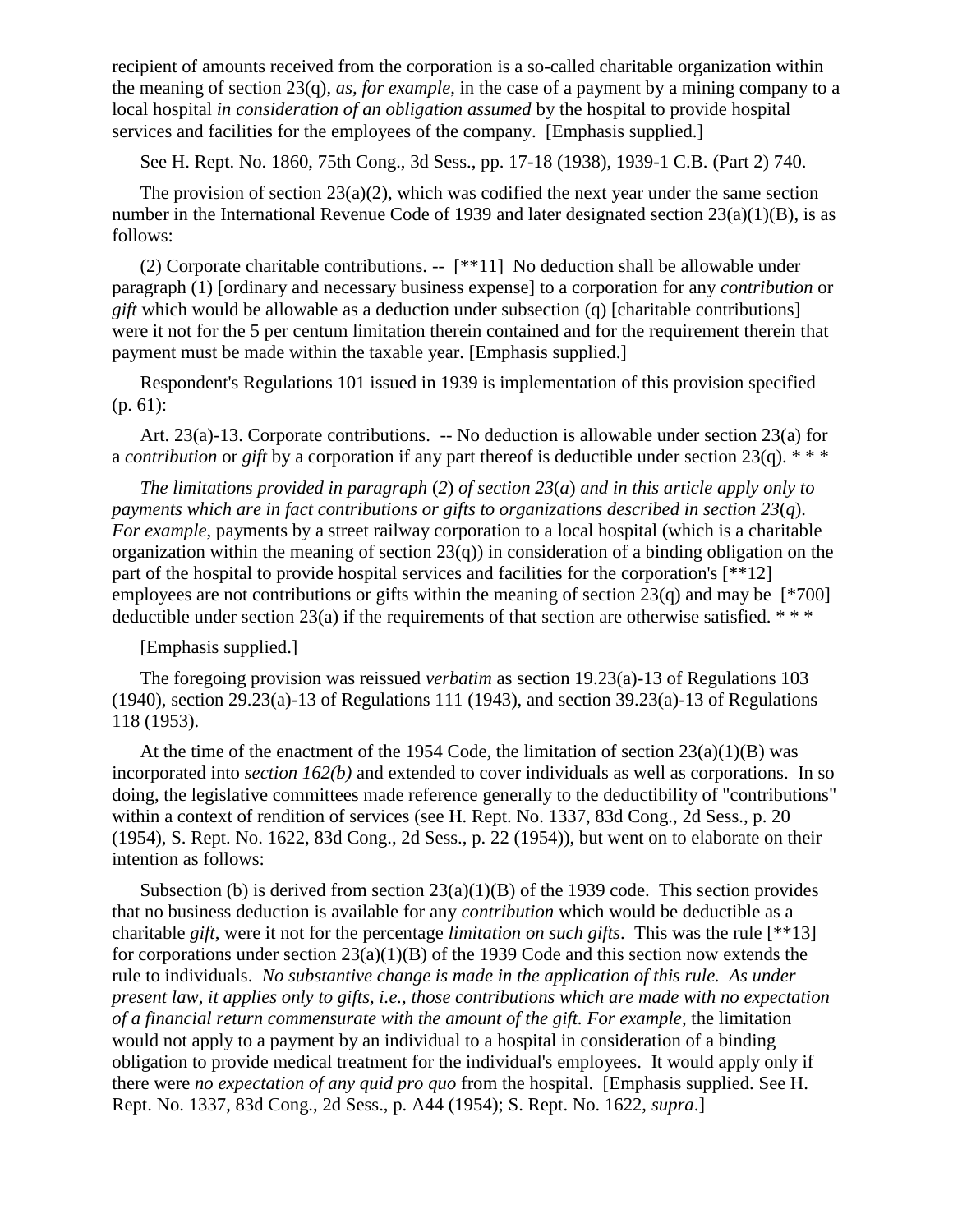In promulgating new regulations under the 1954 Code, respondent merely republished its existing regulations, modified to reflect the new section numbers and the extension of the coverage of *section 162(b)* to individuals. *Sec. 1.162-15(a), Income Tax Regs.*

Respondent asserts that the foregoing legislative history, reinforced by its longstanding regulations, requires that, since the recipients herein were under no binding obligation to furnish [\*\*14] any quid pro quo to petitioner, the payments in question must necessarily be considered contributions or gifts and therefore subject to the limitation of *section 162(b)*.

We think respondent has interpreted both the legislative history and his own regulations too narrowly. The "hospital" situations -- concededly obvious cases -- are illustrative rather than definitive. If there were any doubt on this score, it is removed by the language of the legislative committee reports at the time of the enactment of *section 162(b)*, which reports categorically stated that no substantive change in the law was intended, continued to emphasize that the limitation was to apply to "contributions," and added the clarifying standard of "no expectation of any quid pro quo." See H. Rept. No. 1337, *supra*; S. Rept. No. 1622, *supra*.

[\*701] The foregoing analysis leads to the conclusion that the limitation on the deduction of charitable contributions as business expenses was designed to tighten the "but for" test used in the earlier cases to determine the deductibility of such payments. Since 1938, that test has clearly not been the critical benchmark. On the other hand, neither the statute, the [\*\*15] legislative history, nor respondent's regulations require the existence of a binding obligation on the part of the recipient organization as a precondition to deductibility.

Our decision in *Wm. T. Stover Co., supra*, is clearly distinguishable. In the first place, there was a specific finding of fact, in that case, that the payments were "contributions." Secondly, the facts that the taxpayer therein did business with the recipients (three hospitals), that such business increased, and that the making of the apparently nonrecurring contributions was "coldblooded business" did no more than indicate <sup>5</sup> to the Court that the payments were "closely related to the corporate business" (see *27 T.C. at 442*). Or, to put it another way, we did no more than indicate that the lenient "but for" test had been met -- a test which, as we have already indicated, was an insufficient standard in the taxable years involved therein. See above. At no point did we delineate any requirement of a binding obligation as a prerequisite to escaping the clutches of the charitable contribution limitation on otherwise deductible business expenses.  $\epsilon$ 

5 There is also no indication of the relationship of the amounts given to the amount or profitability of the business received.

 $[$ \*\*16]

6 *Hartless Linen Service Co., 32 T.C. 1026 (1959)*, *United States Potash Co., 29 T.C. 1071 (1958)*, and *McDonnell Aircraft Corporation, 16 T.C. 189, 199 (1951)*, which also applied the limitation but which were not cited by respondent, are likewise distinguishable, either because there was not even an expectation of benefit or because payments were made to promote community projects where the taxpayers' businesses were located and the benefits to those businesses were peripheral at best. Moreover, in all of the foregoing cases, the contributions appear to have been nonrecurring and to have been made to only one or two recipients.

Against the foregoing background, we summarize the salient facts herein.

Petitioner's charitable clients were numerous (some 30 in all) and bookings in connection with their organizationally sponsored trips represented a very substantial part of her business (57 percent of her total billings). She had direct and continuous business dealings with them.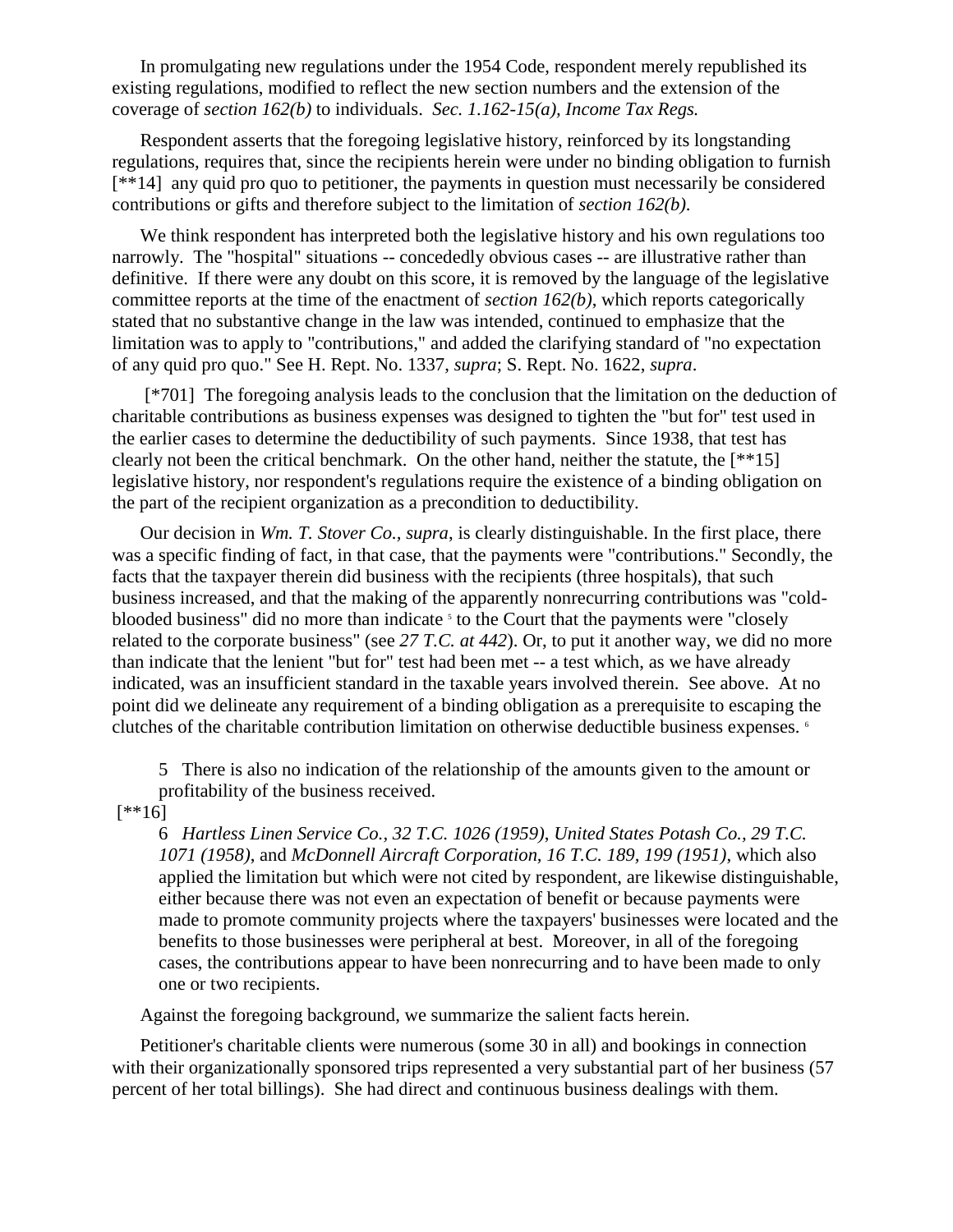Moreover, she contributed to [\*\*17] the charities with which she was otherwise identified. On a recurring basis, she made payments of the type in question (including payments during the taxable years involved herein), not only in the expectation that she would continue to obtain business from the recipient, but because she could well have lost such business if she had stopped. The payments were directly keyed to [\*702] the amount, character, and profitability of the business which petitioner obtained and expected to obtain from the charitable clients. Petitioner had no other feasible means of reaching these clients through normal advertising channels. Cf. *Hartless Linen Service Co., 32 T.C. 1026, 1030 (1959)*. In short, petitioner's charitable clients represented a substantial, continuing, integral part of her business. <sup>7</sup> They were in every sense petitioner's bread and butter.

7 At no point herein has respondent questioned the reasonableness of the payments nor has he suggested that the payments be regarded as capital expenditures for goodwill.

[\*\*18] As we see it, the key question is whether, in the words of *section 162(b)* itself, the payment is a "contribution or gift which would be allowable \* \* \* under section 170." The same phrase, i.e., "contribution or gift," is used in section 170(c) and, in view of the express reference to section 170 in *section 162(b)*, we perceive no valid reason for according it a different meaning in one place as against the other, a path which respondent's argument seemingly suggests that we follow.

In so concluding, we need not go so far as to suggest that the narrow test of "detached and disinterested generosity," often applied in cases involving the excludability of gifts from income, is the determinant of a charitable contribution. Compare *Commissioner v. Duberstein, 363 U.S. 278 (1960)*, *Publishers New Press, Inc., 42 T.C. 396 (1964)*, and *Max Kralstein, 38 T.C. 810 (1962)*, with *Channing v. United States, 4 F. Supp. 33 (D. Mass. 1933)*, affirmed per curiam *67 F. 2d 986 (C.A. 1, 1933)*, *DeJong v. Commissioner, 309 F. 2d 373* [\*\*19] *(C.A. 9, 1962)*, affirming *36 T.C. 896 (1961)*, and *Crosby Valve & Gage Co., 46 T.C. 641 (1966)*, affirmed on other grounds *380 F. 2d 146 (C.A. 1, 1967)*. Indeed, as we have previously pointed out, the principles underlying the gift exclusion decisions may not be fully applicable in the area of charitable contributions. See *United States v. Transamerica, 392 F. 2d 522 (C.A. 9, 1968)*; *Jordan Perlmutter, 45 T.C. 311, 317 (1965)*. At the same time, we are unwilling to go to the other extreme and adopt respondent's standard that a payment must be considered a charitable contribution unless there is a binding obligation on the part of the recipient to furnish a quid pro quo. Such a standard would enlarge the area of allowable deductions for charitable contributions far beyond its present scope to include payments where elements of compulsion and anticipated benefit existed but a binding obligation on the part of the recipient organization was lacking. *Jordon Perlmutter, supra; see Crosby Valve & Gage Co. v. Commissioner, 380 F. 2d 146* [\*\*20] *(C.A. 1, 1967)*. We need go no further than to hold that, under all the circumstances herein, it would stretch credulity to characterize the [\*703] payments at issue as "contributions." <sup>8</sup> See *Jordon Perlmutter, supra at 317*, cf. *B. Manischewitz Co., 10 T.C. 1139 (1948)*.

8 We are aware that "Donations to organizations other than those described in section 170 which bear a direct relationship to the taxpayer's business and are made with a reasonable expectation of a financial return commensurate with the amount of the donation" may be allowable business deductions under *sec. 1.162-15(b)* of respondent's regulations. By our decision herein, we neither imply nor decide that the same standard would permit the avoidance of the limitation of *sec. 162(b)* with respect to payments to sec. 170 organizations in the course of a business relationship -- at least where such